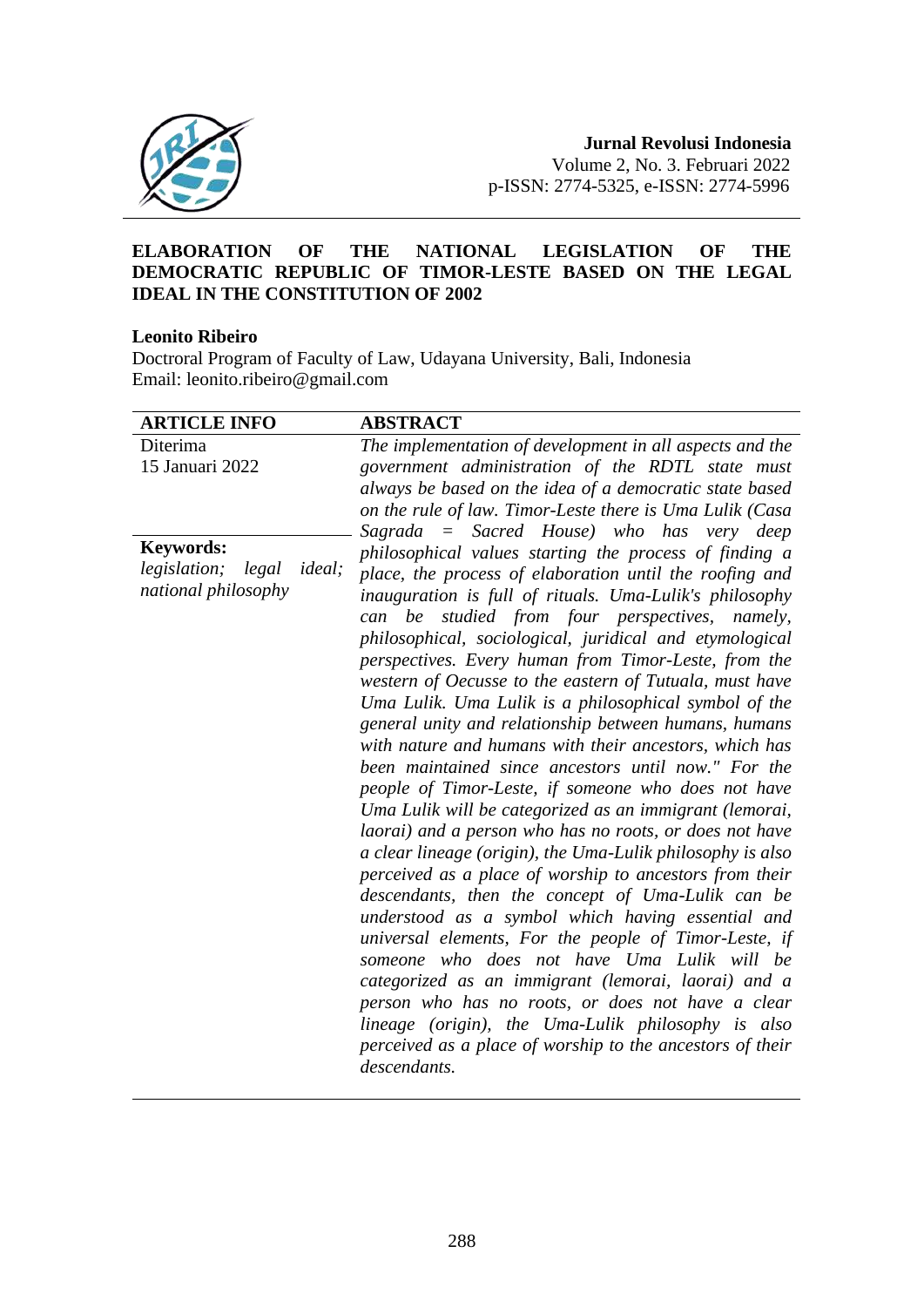# **Introduction**

This research is entitled "Elaboration of the National Legislation of the Democratic Republic of Timor-Leste based on the Ideals of Law in the 2002 Constitution". From the perspective of legal scholarship, this dissertation research includes layers of legal scholarship in a broad sense, namely layers of legal philosophy, layers of legal theory and layers of dogmatic legal science. Legislation politics is essentially aimed at realizing legal certainty and justice according to legal ideals (rechtsidee).

The legal ideals (*rechtsidee*) of the RDTL state are reflected in the nation's expectations as stated in the state's goals, so that in carrying out all aspects of development always uphold the values of justice and legal certainty. The implementation of development in all aspects and the administration of government of the RDTL state must always be based on the idea of a democratic state based on the rule of law.

The legal ideal as stated in the preamble of the 2002 RDTL constitution is a philosophical justification. While the sociological justification relates to the demands of the expectations of the people who want an amendment to the 2002 RDTL Constitution to change the provisions of its legal norms and fill the legal vacuum in producing laws that are responsive to the expectations of the community. The justification for the juridical aspect in this research is to give views/thoughts in order to produce a law that guarantees legal certainty.

The politics of the RDTL State Legislation stems from the provisions of Article 1 paragraph (1) and Article 2 paragraph (2) of the 2002 RDTL Constitution. Article 1 paragraph (1) of the 2002 RDTL Constitution stipulates in Portuguese: A República Democrático de Timor-Leste é um Estado de direito democrático, soberano, independente e unitário, baseado na vontade popular e no respeito pela dignidade da pessoa humana ("The Democratic Republic of East Timor is a democratic, sovereign, independent and unitary State based on the rule of law, the will of the people and the respect for the dignity of the human person.")

Thus, in order to fulfill the independence of the RDTL state, the legislative politics of the RDTL state is essentially aimed at producing rule of law that are responsive in character. And according to the two constitutional provisions, until now there has been no special law regarding the hierarchy of rule of law. The absence of the stated law is a legal vacuum (Leemten Van Normen) or an empty norm that needs to be formed as soon as possible to fulfill the interests of legal certainty and justice, because the 2002 Constitution as a fundamental norm has provided space for the Elaboration of national legislation.

Thus the supremacy of the constitution binds all RDTL state administrators in the executive, legislative and judicial institutions to act based on the provisions of the applicable rule of laws in carrying out their respective powers, authorities, duties including law enforcement. Law enforcement and the enforcement of democratic principles in the Democratic Republic of Timor-Leste have so far caused the following problems:

First, there is a legal vacuum (Leemten Van Normen) so that the government and law enforcement face difficulties in determining the rule of laws that will be used in solving concrete problems. Such as the absence of a law regarding the Elaboration of legislation. Second, there are still existing rule of laws that contain vague norms making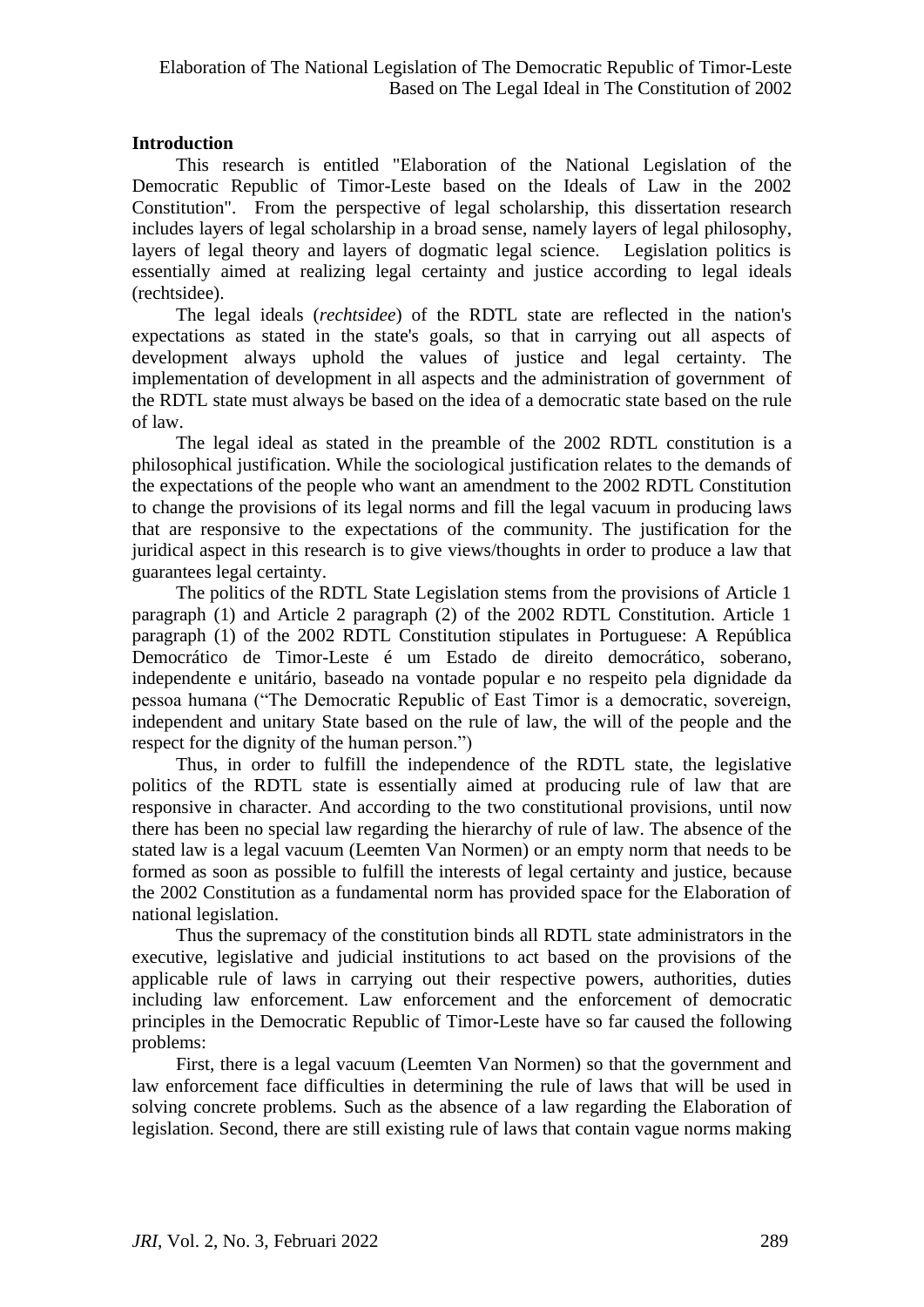it difficult to implement. Third, there is a conflict of norms (antinomy) vertically and horizontally between the law and the regulations below and with higher regulations.

It can be understood that the problems faced in the RDTL State in relation to the Elaboration of legislation are due to the unclear Elaboration of the National Legislation. From the explanation above, it is affected by three problems including:

Philosophical issues: the Elaboration of legislation is essentially closely related to the hope of producing rule of laws under responsive laws that guarantee legal certainty and justice. The sovereignty of the Democratic Republic of Timor-Leste requires the supremacy of law to maintain the sovereignty of the State and a government based on law, so that the law as reflected in rule of laws is the source of all sources of power in the State that must be upheld by every citizen and government. Legislation politics is essentially aimed at realizing legal certainty and justice based on legal ideals (rechts idee) and the goals of the State. The goals of the RDTL State are stated in article 6 of the 2002 RDTL Constitution; The legal ideals (*rechts idee*) of the RDTL state are reflected in the nation's expectations as stated in the state's goals, so that in order to carry out all aspects of development always uphold the values of justice and legal certainty. The implementation of development in all its aspects and the administration of the government of RDTL state, should always be based on the idea of a democratic state based on the rule of law, which is suitable with the provisions of Article 1 paragraph 1 of the RDTL Constitution of 2002, but until now the rule of laws that should be the source of all sources of power there is no legal certainty because there are many laws that have not been seriously considered and the philosophical elements of a legal product.

Juridical Issues: Regarding the legal issues in this research, constitutionally the principle of the Elaboration of National Legislation which is regulated in the RDTL Constitution, Preamble paragraphs 11 and 13, in Articles 6,7,8 and on the State Goals of RDTL. However, the intended provision is the occurrence of an element of norm vacuum in the Elaboration of legislation so that the application of the law is not optimal so that what the state aspires to has not been achieved in terms of the form, structure and relationships and responsibilities in the legislation, has not shown legal certainty until now.

Sociological Issues: In terms of governance administration, rule of laws that can guarantee legal certainty, justice and benefits as well as policies for the establishmment of national legislation for the RDTL State which are fundamental to the life and sustainability of the RDTL State, which should be based on the constitution of 2002, are still unclear. Therefore, it has an impact on the community which can be confusing to follow which regulations, whether higher regulations or lower regulations because the hierarchy is not clear. Another impact is that there is no clear reference to the material content in government regulations.

Based on the description in the background of the problem, the problems to be studied in this dissertation are: (1) The Essence of the Elaboration of the National Legislation of the Democratic Republic of Timor-Leste in the Constitution of 2002; (2) Elaboration of the National Legislation of the Democratic Republic of Timor-Leste; (3) Criteria for Laws and Legislation under Responsive Laws

# **Method**

The writing of this dissertation, used normative legal research methods based on empty norms/vacuumnorm related to the Establishment of National Legislation related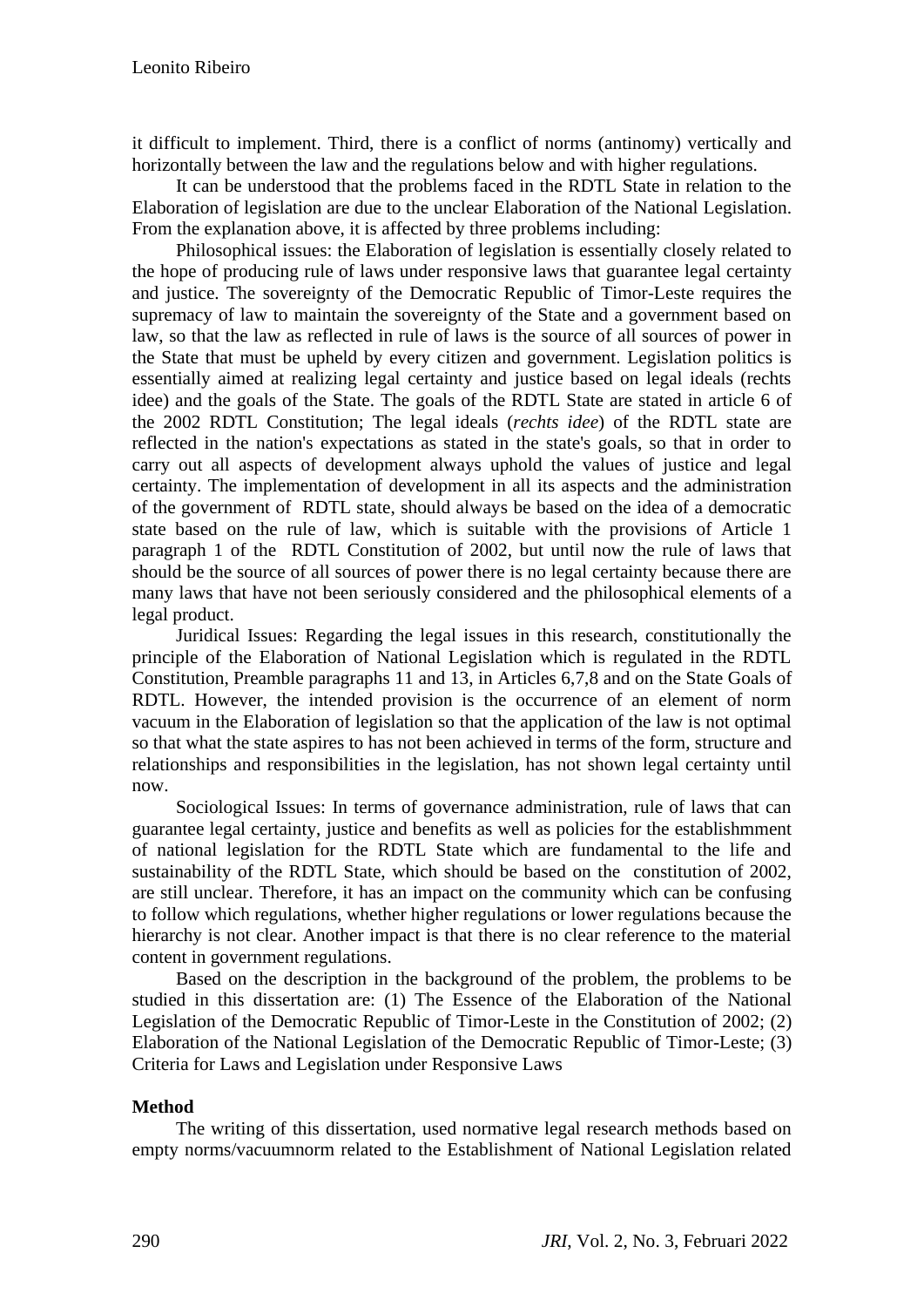to the Legal Ideal mandated in the 2002 RDTL constitution. The dissertation research with the title, The Establishment of the National Legislation of the Democratic Republic of Timor-Leste Regarding Legal Aspirations in the 2002 Constitution, is anormative legal research, by collecting primary legal materials, secondary legal materials and tertiary legal materials, to obtain a normative juridical understanding equipped with theoretical justification for clarification and academic justification related to the subject matter.

With the approach used is the legal approach, conceptual approach, comparative approach and historical approach. In this type of approach, Peter Mahmud Marzuki notes that there are five (5) legal approaches in normative research, namely (Marzuki, 2017):

- 1. The statutory approach;
- 2. Legal concept analysis approach (analytical and Conceptual Approach)
- 3. Historical approach;
- 4. Comparative approach
- 5. Case Approach.

In this study, the interpretation used is a grammatical interpretation and a systematic interpretation. Grammatical interpretation is related to the interpretation of words in articles/articles in a law, while systematic interpretation is carried out by linking one article to another or to a number of articles, including conducting a tiered search of statutory regulations. Analysis of the three legal issues is carried out, then an analysis of legal materials is carried out with the following steps: (a). descripsition; (b). comparatif; (c). evaluation; (d). argumentation.

### **Result and Discussion**

# **The Essence of The Elaboration of The National Legislation of The Democratic Republic of Timor-Leste in The Constitution of 2002**

# *The Philosophy of Uma Lulik*

Since the State of the Democratic Republic of Timor-Leste, which was proclaimed on November 28, 1975, and then restored its independence in 2002, all aspects of development, including the development of laws, especially policies in the field of legislation. In relation to the politics of legislation, it may be necessary to consider the use of *Uma Lulik's* philosophy as the philosophy of the Timor Leste which will later function as the basis and ideology of the State. Uma-Lulik's philosophy can be studied from four perspectives, namely, philosophical, sociological, juridical and etymological perspectives. Etymologically *Uma* means house and *Lulik* means Holy/Sacred. Thus, *Uma Lulik* literally means "Holy/Sacred House". With Uma Lulik, every citizen of the Democratic Republic of Timor-Leste can know their social status, whether they are of noble descent or not. The elements of Uma Lulik's philosophy are, 1) Religious (divinity); 2) sublime agreement; 3) The element of kinship/unity; 4) The element of Humanity; 5) The element of environment/humans and nature; 6) Elements of customs; 7) The element of Deliberation and democracy; 8) The element of help/welfare.

### **The Universal Values of** *Uma-lulik***.**

Until now, in the resolution of every dispute in Timor-Leste, *Uma Lulik* continues to play a leading role. Starting from the previous description and analysis, the *Uma-Lulik* concept can be understood as a symbol containing essential and universal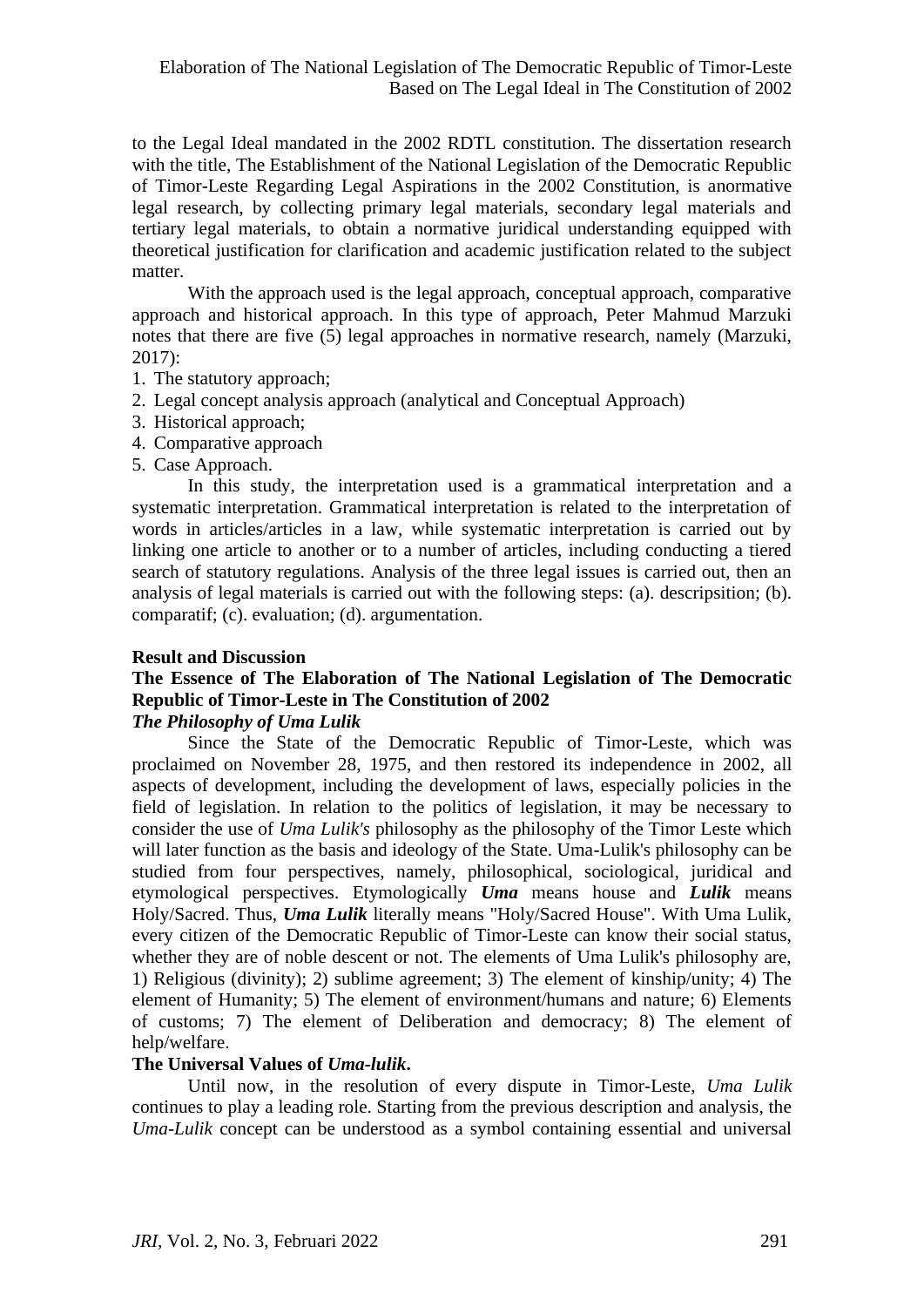elements, namely, 1) God; 2) Humanity; 3) Democracy; 4) Unity; 5) Deliberation; 6) Customs; 7) Kinship; 8) Harmonization of environment and welfare.

*Uma Lulik's* philosophy as the source of all sources of law must be described in the rule of laws of the Democratic Republic of Timor-Leste. This is an evident from the essential and universal elements of Uma Lulik's philosophy as stated in paragraph 11 of the preamble to the 2002 Constitution of the Democratic Republic of Timor-Leste which dictates, *"Interpretando o profundo sentimento, as aspirações ea fé em Deus do povo de Timor-Leste" or: "Hodi interpreta povu Timor-Leste nia sentimentu kle'an, nia aspirasaun no nia fé ba Maromak"* (by interpreting the deep feelings, ideals and belief in God from the people of Timor-Leste).

# **Types of Legislation based on the RDTL Constitution of 2002**

Based on the Constitution of the Democratic Republic of Timor-Leste of 2002, the following types of legislation can be identified:

- 1. *Constituição* da República Democrática de Timor-Leste (Constitution of the Democratic Republic of Timor-Leste 2002). Since the independence of Timor-Leste in 2002 until now, there has not been a State Fundamental Norm (*Staatsfundamentalnorm*).
- 2. *Leis do Parliamento Nacional (Laws of the National Parliament) and Decretos-Leis do Governo* (Decrees of laws proposed by the Government). Laws (Gesetznorm) are a form of legislation that is part of the national legal system of Timor-Leste. (The Project of Law). While the draft law originating from the government is called *Prosposta de Lei* (the Proposal of Law), but has the same position as the law.

However, the two kinds of laws that come from the national Parliament and the government differ in form, type and material. The preparation of *Projecto de Lei* by the National Parliament is based on Article (85) paragraph 2 of the Constitution of the Democratic Republic of Timor-Leste 2002. government under Article (96) of the Constitution of the Democratic Republic of Timor-Leste of 2002.

- 3. *Decretos do Governo* (The Decree of Government), is a form of legislation established by the government to describe and carry out statutory orders. The Decretos do Governo functions as legal instruments in the administration of government. There are legal instruments in the form of decisions and regulations issued by the government of the Democratic Republic of Timor-Leste which are general, abstract and apply continuously (dauerhaftig). In addition, there are decisions that are individual, concrete, final and have legal consequences which in government practice are known as stipulations.
- 4. Regulations or Decisions of Minister. Regulations or Decisions of Minister are more regulatory which are addressed to many parties. But apart from that there are also ministerial decisions that are approvement *(beschiking)*. This Ministerial Decision is more directed to very detailed technical implementing rules in one agency or department such as the Code of Ethics regulations, Prison Guard regulations, National Director regulations and other regulations/decisions.
- 5. 5. Government Resolutions.

Government resolutions substantially to stipulate matters such as, giving Approval of the Rulainles of Procedure of the Council of Ministers, Award of Medal of Recognition. In addition, resolutions of the government functions to give approves the national policy on education and so on.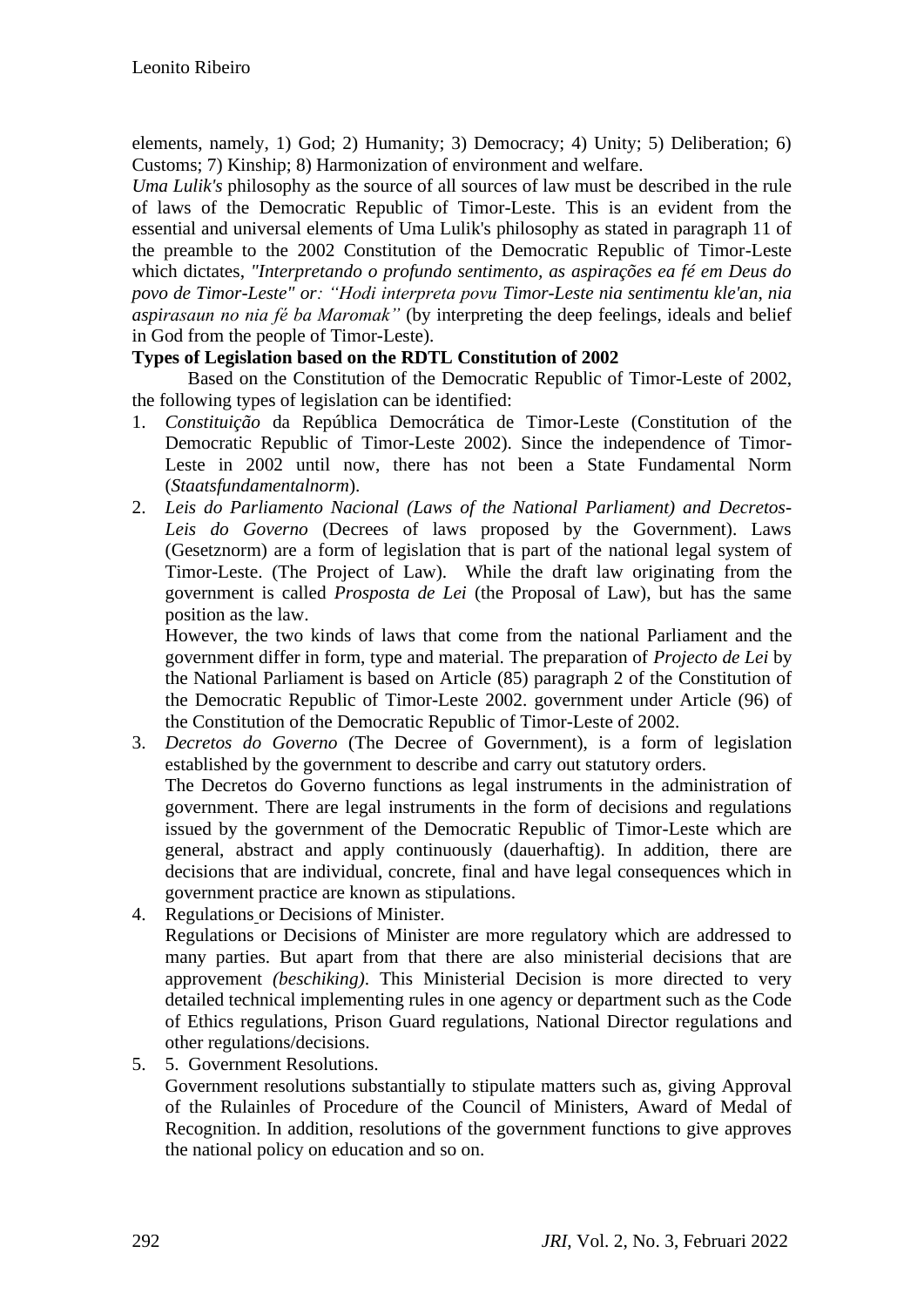6. Resolutions of National Parliament.

National Parliament resolutions stipulate matters such as, Ratifying the United Nations Charter, granting approval of the visit of the President of the Republic abroad, election of the speaker of the National Parliament, etcetera.

7. Presidential Decrees.

In Article 85 the letters a, c, f, g, i, and j. The Constitution of the Democratic Republic of Timor-Leste stipulates those presidential decrees can be einmalig, meaning they are only valid once. Decisions like this are usually "decision" (beschiking), whose legal norms are directed to individuals, because they are concrete, final and have legal consequences, appointment the Prime Minister, appointment of the Ambassador, appointment of the President of the Court of Appeal, appointment of Cabinet Members, appointment of emergency state, etc. with the approval of the National Parliament based on the rule of the National Parliament.

- 8. The general guidelines of government policies and their implementation are based on the provisions of article 116 letter a of the Constitution of the Democratic Republic of Timor-Leste which is the authority of the Council of Ministers.
- 9. General Instructions or Implementing Regulations). The form of general instruction stipulates matters such as, The Issue and Use of Coins in Timor-Leste), Regulation on the Electoral Campaign, Code of conduct for Media Professionals, Code of Conduct for National or International Electoral Observers, Amending Regulations 190/STAE/04 and 191/STAE/04, etc.
- 10. Decision of Court /Jurisprudence). It is regulated in *Article 35 paragraph (1), Article 118 paragraph (3)* of the 2002 Constitution of the Democratic Republic of Timor-Leste.
- 11. Ordinance of the Council of State. It is regulated in Article 91 paragraph (1) letter e of the 2002 Constitution of the Democratic Republic of Timor-Leste.
- 12. Ordinance of the National Parliament. It is regulated in Article 95 paragraph (4) letter c, Article 99 paragraph (2), Article 101 paragraph (1), (2) of the 2002 Constitution of the Democratic Republic of Timor-Leste.

13. Legislation of UNTAET, Legislation of Indonesia, Legislation of Portuguese.

It is regulated in *Articles 165, 168, 169*, of the Constitution of the Democratic Republic of Timor-Leste of 2002. The provisions of Article 165 of the 2002 Constitution of the Democratic Republic of Timor-Leste provide, "The rule of laws which is applicable in Timor-Leste shall remain applicable with respect to all aspects, except when contrary to the law or the principles contained in it". Likewise, the provisions in *Article 168* of the Constitution of the Democratic Republic of Timor-Leste of 2002 stipulate, "A government appointed under UNTAET Regulation No. 2001/28 will continue to carry out its functions until the time the first Government based on the Constitution is appointed and sworn in by the President of the Republic, as stipulated in the Act. "The provisions of Article 169 of the Constitution of the Democratic Republic of Timor-Leste stipulate, "The President elected based on the UNTAET Regulation No.2002/01 will have the power and will fulfill the mandate as stipulated in the Act".

In carrying out state activities, the State Council and Members of the National Parliament are subject to each of their ordinance. Members of the National Parliament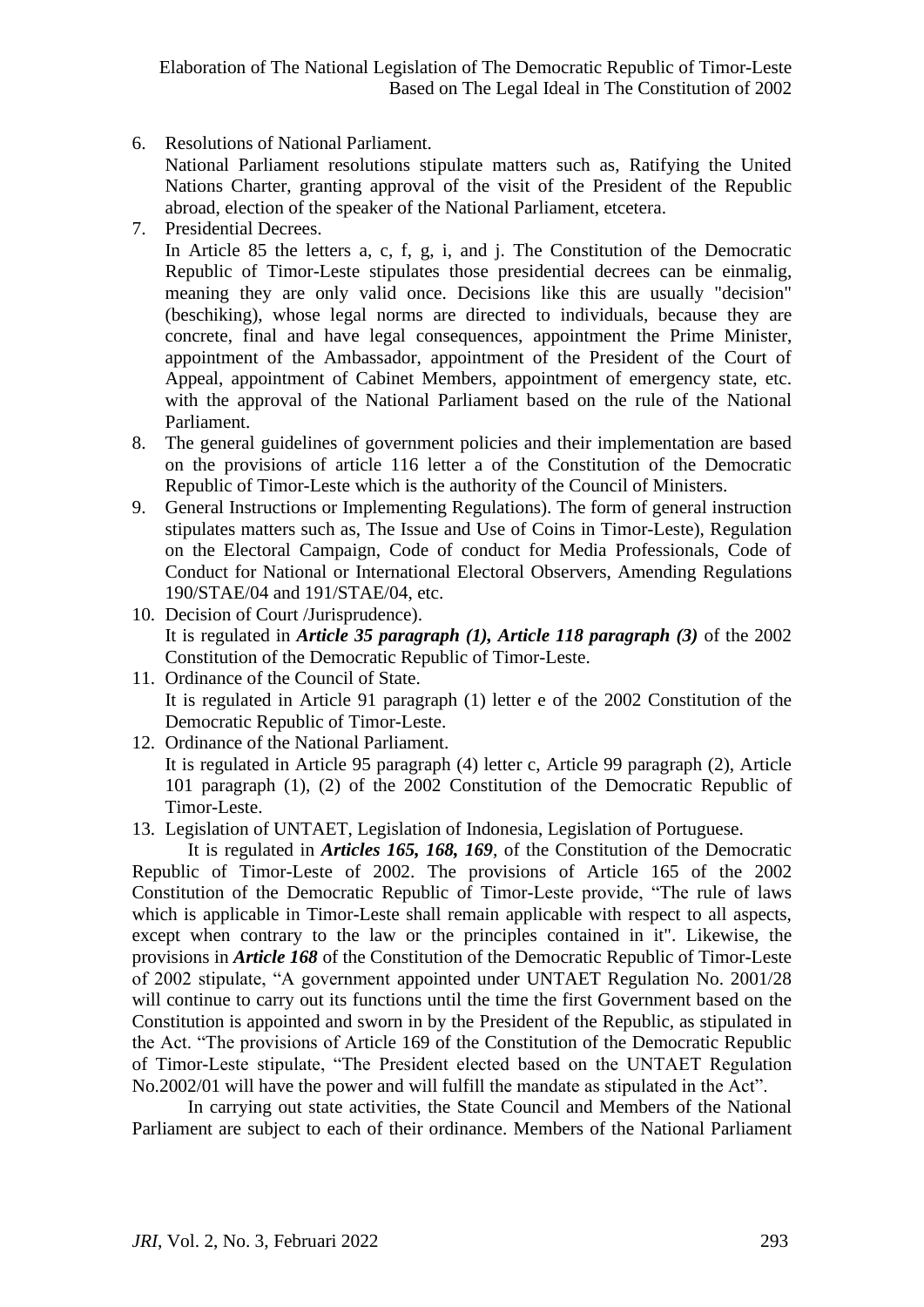in preparing the Draft Legislation are only subject to the Constitution of the Democratic Republic of Timor-Leste of 2002 and the Ordinance of the National Parliament.

The legal basis for the Elaboration of rule of laws of the Democratic Republic of Timor-Leste based on the constitution is as follows:

- 1. Article 1 paragraph (1) of the 2002 Constitution of the Democratic Republic of Timor-Leste, namely, the Democratic Republic of Timor-Leste is a democratic, sovereign, independent and united State, based on the power of law, the will of the people and respect for human dignity.
- 2. Article 2 paragraph (2) of the 2002 Constitution of the Democratic Republic of Timor-Leste namely, the State is subject to the Constitution and the law.
- 3. Article 92 of the 2002 Constitution of the Democratic Republic of Timor-Leste, namely, the National Parliament is the sovereign institution of the Democratic Republic of Timor-Leste which represents all citizens of Timor-Leste and is given legislative authority, supervisory and political decision-making powers.
- 4. Article 95 paragraph (1), (2) letter *e* of the 2002 Constitution of the Democratic Republic of Timor-Leste provides:

Paragraph (1) The National Parliament has the authority and responsibility to make laws on basic issues related to domestic and foreign policy.

Paragraph (2) letter *e* stipulates, that the National Parliament has exclusively authority and responsibility to make laws related to "Rights, freedoms and guarantees" The authority to initiate legislation based on the Article 97 paragraph (1) of the 2002 Constitution of the Democratic Republic of Timor-Leste provides, belongs to:

- a. Members of Parliamentarian;
- b. Factions in Parliament;
- c. Government.

Meanwhile, the provisions of Article 5 paragraph (3) of the Law of the Democratic Republic of Timor-Leste No.1/2002 concerning the publication of Acts), stipulates, "All regulations of act may be promulgated in the State Journal (Jornal da República)".

Constitutionally, the 2002 Constitution of the Democratic Republic of Timor-Leste Article 1 paragraph (1) yo Article 2 paragraph (2) provides, "The Democratic Republic of Timor-Leste is a democratic, sovereign, independent and united State, based on the force of law, the will of the people and respect for human dignity". The provisions of Article 2 paragraph (2) are as follows "The State is subject to the Constitution and the law". Starting from the concept of the state of law/rule of law, it clearly shows that the rule of law in the Anglo-Saxon rule of law system and the principle of legality in the Continental European model of law are upheld in the Democratic Republic of Timor-Leste.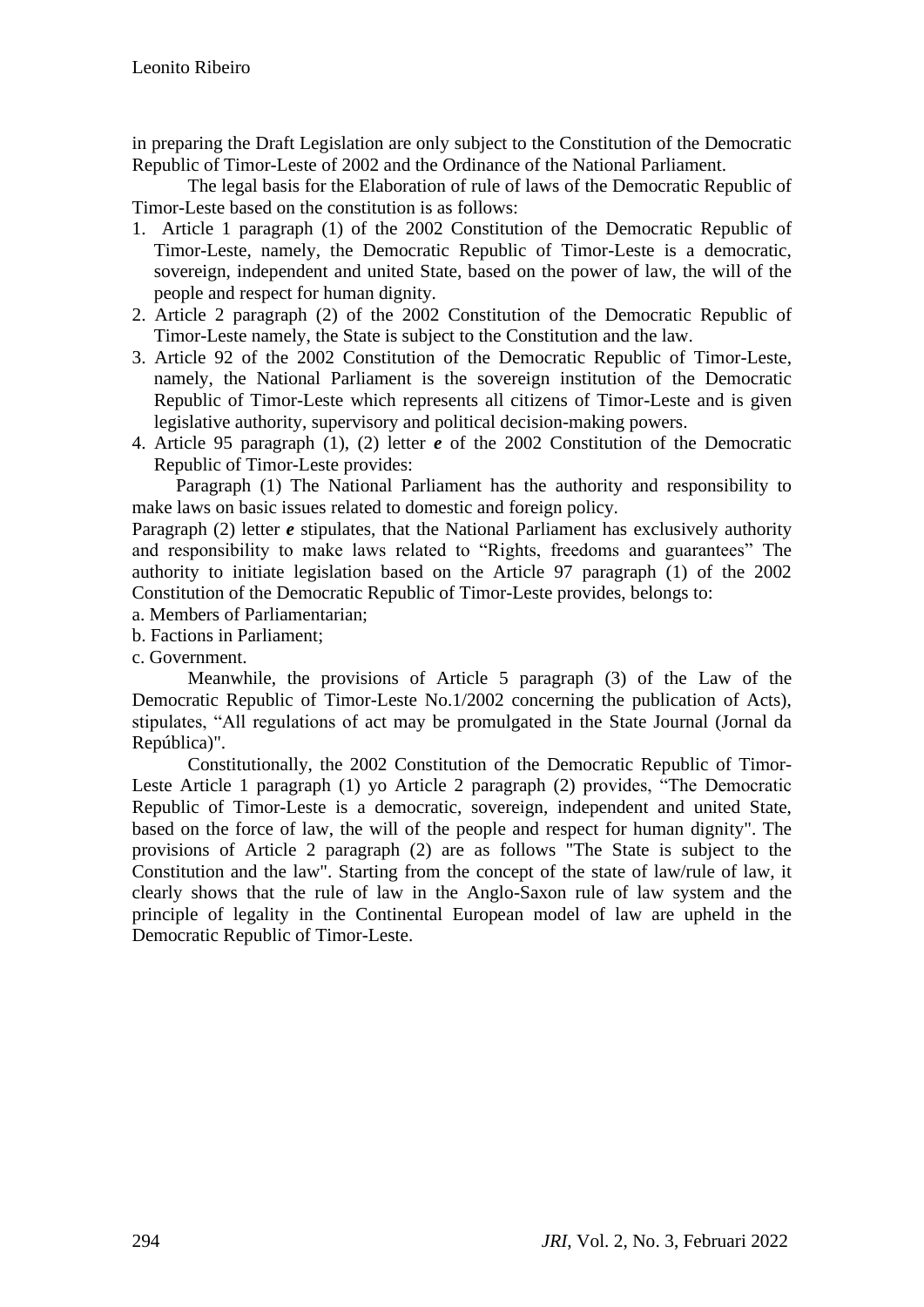# Elaboration of The National Legislation of The Democratic Republic of Timor-Leste Based on The Legal Ideal in The Constitution of 2002



### **Legal Ideal in the Preamble of the Constitution of 2002 in Relation to the Elaboration of the National Legislation of the Democratic Republic of Timor Leste**  *Philosophical Thoughts*

The greatest difficulty in the presentation of law is not to show how common sense sees right, but to disperse the false or distorted image that many people accept as true portraits, the common understanding of jurists full of distorted images, concepts that have emerged as the result of science, neutral and disinterested, as well as have strong ideological connotations. In studies that introduce law, this ideological dimension of legal must be emphasized, which creates a scientific pseudo-concept which includes the rationality of political choices which are translated into statutory norms. In order to highlight the ideological function of legal science, and the legal concepts that contribute to the justification and maintenance of certain models of social and political organization. To criticize must go through the legal ideology contained in a nation's philosophy, as said by Petrus C.K.L Bello, that the law must continue to be criticized based on the moral principles contained in Pancasila, so that the law can ensure the creation of social justice and welfare for all the people. Because after all, the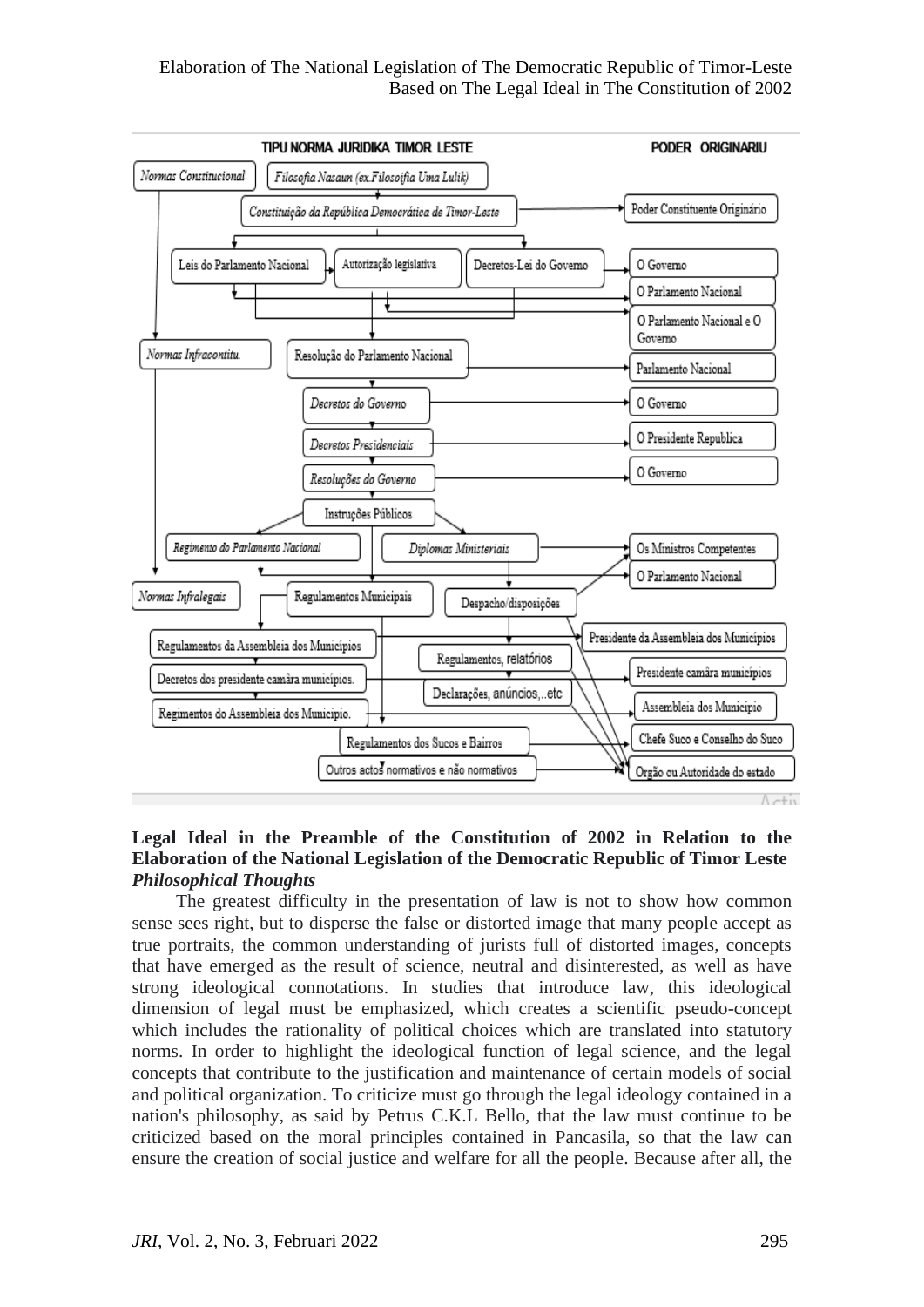purpose of the law is *"Salus Populi Suprema Lex"* the welfare of the people is the highest law." (Bello, 2013)

Pancasila as an ideology, goal, and idea has the same position as the *grundnorm* proposed by Hans Kelsen. Because Pancasila as a *grundnorm* contains noble moral values so that it is believed to be able to lead the Indonesian people to realize their goals (Wasitaatmadja, 2015). Thus, Pancasila is the basic norm for the Elaboration of legislation in Indonesia. Therefore, in the future, the Uma-lulik philosophy needs to be used as the basis of the State, the way of life of the people of Timor Leste and as a source of all sources of law as is the case with the Pancasila philosophy in Indonesia.

"The conception of (Kelsen, 1990) about the basic norm is, a postulate which cannot be ignored, which is the aim of all legal purposes. The postulate is regarded as the basic norm functions as a basis, as well as a goal that must be considered by every applicable law or statutory regulation. Pancasila as the source of all sources of law for Indonesian, implies that the implementation of the state's goals is to protect the human rights of the entire community as well as individual freedoms and social justice.

As a comparison, it is expected that the values which are the legal ideals of the Republic of Indonesia, can be used in the Democratic State of Timor Leste as a comparison to complete thoughts related to the arrangement and Elaboration of legislation of this country. The legal ideals contained in the preamble of Constitution of the State of RDTL, basically contains the fundamental values of the State related to the struggle of the people of Timor Leste. Therefore, the legal ideals of the State of RDTL, as contained in the preamble of constitution of the State of RDTL, are expected relevant in this dissertation research, composed with five principles of Pancasila which are basically based on four principles of legal ideals *(recths idee),* namely:

- 1. Protecting all elements of the nation (nation) and the integrity of the nation.
- 2. Realizing social justice in the economic and social fields.
- 3. Realizing people's sovereignty (democracy) and a state of law.
- 4. Creating tolerance on the basis of humanity and civility in religious life (Shidarta, 2019).

"On that basis, the concept of open ideology is essentially related closely to efforts in achieving general welfare of society. In this regard, the ideals of law is expected to be a source of inspiration in formulating of policy of the Elaboration of legislation of Timor Leste. The law is sourced from the ideological aspect as the value of the basic norm, then that value will have a normative nature, which contains hopes, ideals, *(das sollen).* 

# *Thoughts relating to the Elaboration of Legislation*

Elaboration of the National Legislation of the Democratic Republic of Timor Leste Based on the Goals of Law in the Constitution of 2002. The philosophical content of the goals of the RDTL nation contained in the preamble of constitution and the goals of the state is actually a fundamental thought that contains the goals of law and the existence of law.

In this regard, (Usfunan, 2004) said that in a society that adheres to a non-liberal philosophy, the law is limited or determined by two supports, namely justice and legal certainty. On this support, the society is arranged in an orderly manner and in its modern form the law is formed based on the idea of change and stability. The orderliness of society is set forth in a rational organization that follows the instructions and teachings of the state of law. In that state of law, everything is determined on the basis of the legal idea of "*rechtsidee*" which is based on justice and certainty.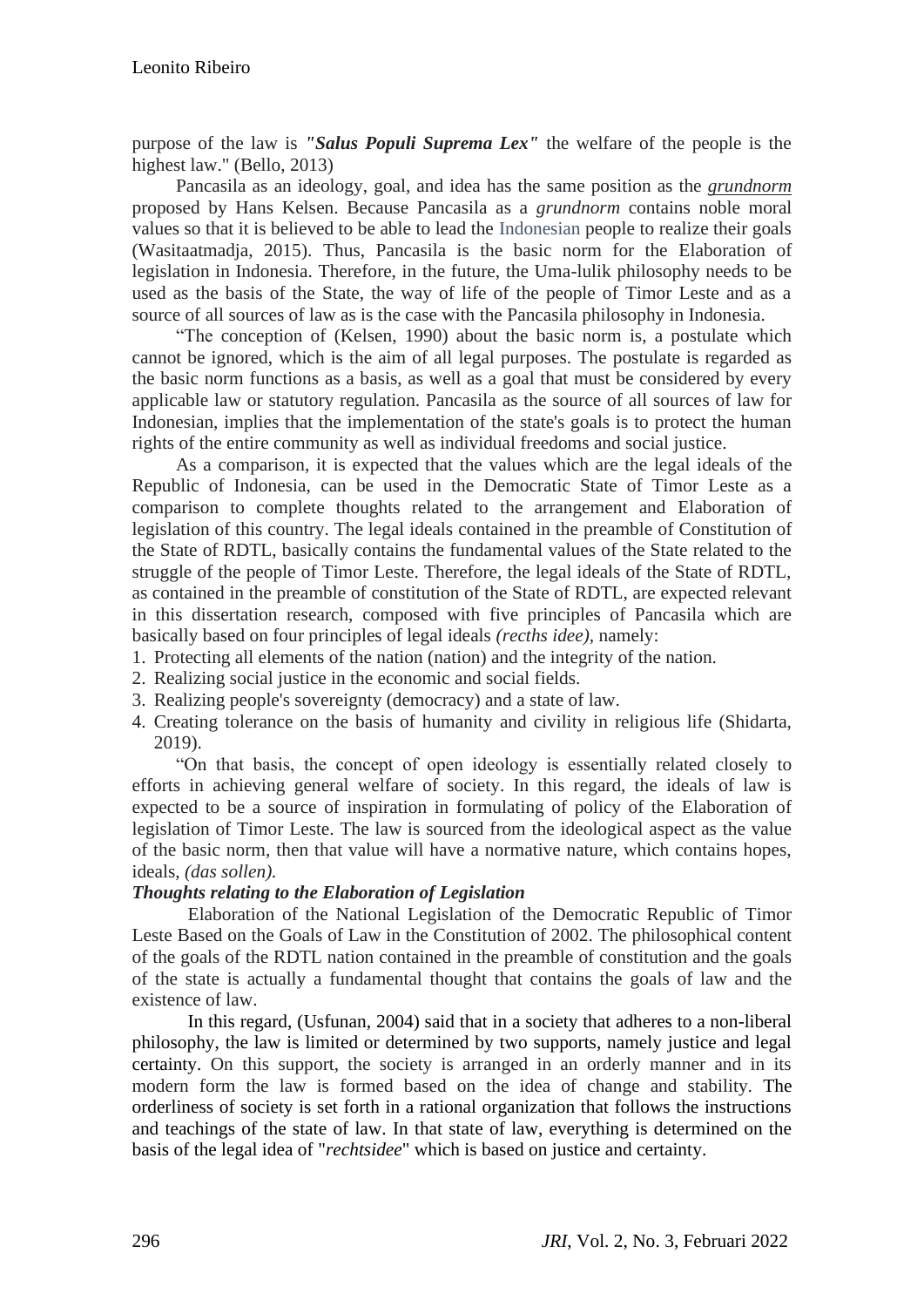The legal philosophy of the nation of the Democratic Republic of Timor Leste as stated in the preamble of the constitution and the objectives of the RDTL, which determines the legal ideals of the RDTL nation (rechtsidee). Based on the *rechtsidee*, a written basic law and an unwritten basic law are then established. The written basic law is said to only be about basic instructions. While the unwritten basic law is aimed at state administrators, in carrying out their functions and duties in the administration of the RDTL government.

### *Harmonization and Synchronization of Laws*

In creating the synchronization and harmonization of positive law in the Democratic Republic of Timor Leste (RDTL), the Elaboration of the national legislation /legislation of the RDTL State must be carried out properly based on concepts and theories related to the Elaboration of good laws. Theoretically the urgency of Stufenbau's theory in this research is very important to prevent conflicts of legal norms (antinomies). The aim is that in the Elaboration of national legislation of the RDTL State, avoiding the possibility of a conflict of legal norms in this case between the Law and the RDTL Constitution and the legislation under it in stages.

The reason is that the harmonization of the hierarchy of rule of laws aims to guarantee legal certainty and prevent conflicts of legal norms (antinomy). Because according to Hans Kelsen's theory of legal norms (stufenbau theory), lower-level legal norms have binding power if they are sourced and based on higher legal norms.

In carrying out government functions, public services, and development in all aspects, clear legislative political directions are needed. Therefore, the Elaboration of good legislation (legislation) in order to create harmonization and synchronization of the national legislation of the Democratic Republic of Timor Leste.

 Good rule of laws, as stated by I.C. Vander Vlies, must fulfill the formal and material requirements. Formal requirements include, the principle of clear objectives, the principle of the right institution, the principle of the need for regulation and the principle of consensus; while the material requirements include, the principle of correct terminology and systematic, the principle of being known, the principle of equal treatment in law, the principle of legal certainty and the principle of law enforcement. These principles mean that the laws that are made must have clear objectives in solving government problems and as a basis for the government.

This is because the rule of laws that are made must fulfill sociological requirements based on people's support and use clear terminology of legal language, nondiscriminatory and the resulting laws can provide solutions.

# **Elaboration of The National Legislation of The State Of RDTL** *The State Government System in the Elaboration of Legislation*

The urgency of the government system in this study, namely to examine and understand how far the involvement of the House of Representative in this case is the RDTL National Parliament and the government (executive) in the Elaboration of legislation at the national level, namely the Law.

The notion of government is, a way, process, government action. Thus, the system of government implies a process of interdependent cooperation. When one part does not function properly, then it can affect the whole activity. For example, the valve function of a car, which, if damaged, does not work, will cause any rental car, no matter how expensive, to run.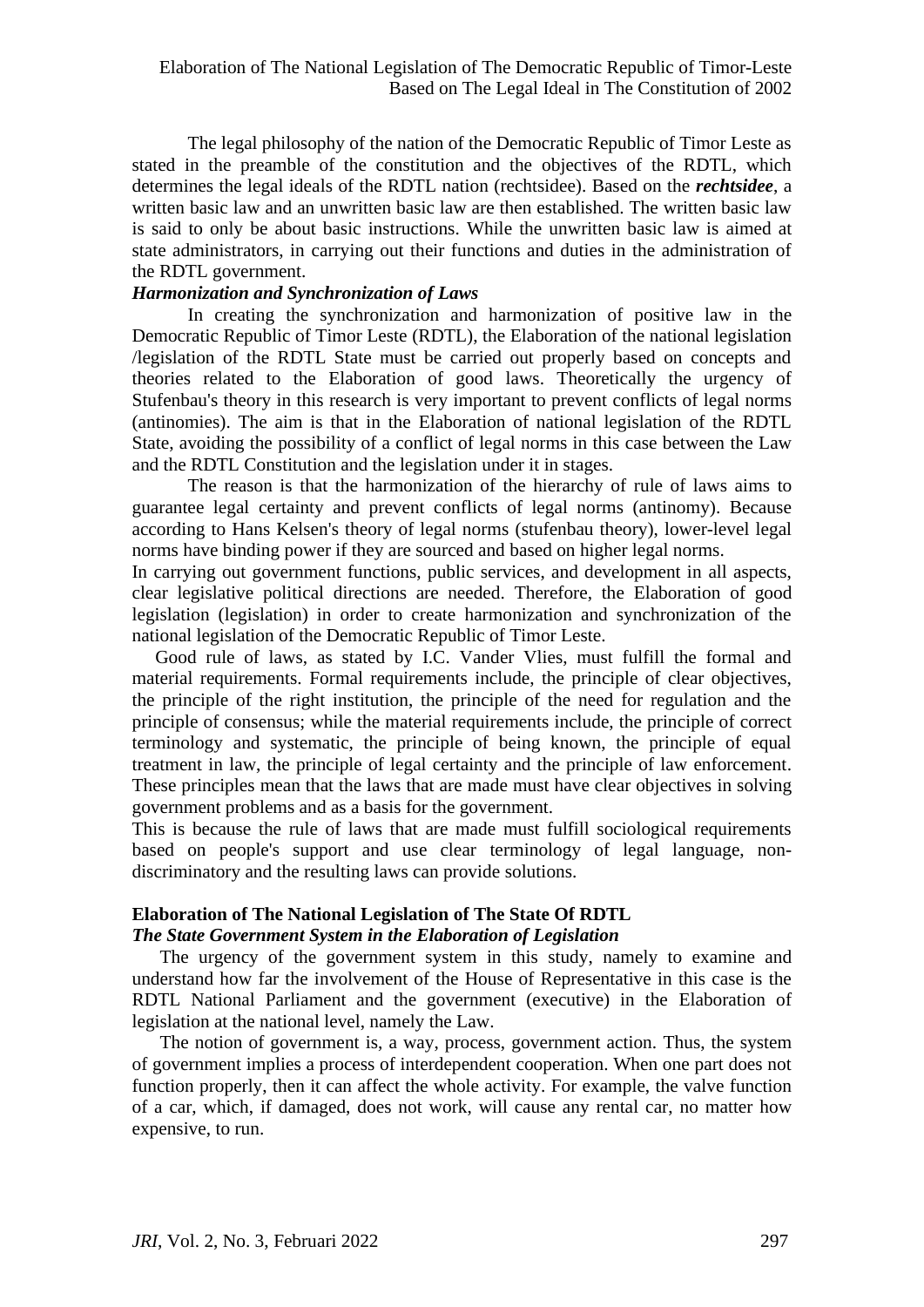Carl J. Friederich, as quoted by Moh. Kusnardi and Harmaily Ibrahim (Kusnardi & Ibrahim, 1998), the system is a whole, consisting of several parts that have a functional relationship to the whole, so that the relationship creates a dependency between the parts, as a result if one part does not work properly it will affect the whole of an object.

The discussion about the system of government is essentially focused on discussing the distribution of power and the relationship between state institutions that exercise the powers of the state, in order to carry out the interests of the people. The relevance of this view is closely related to the cooperation between the legislative body and the executive body of the RDTL State in the Elaboration of national legislation (Laws).

### *Development of Legislation for the Portuguese Colonial Period in 1515* **a. Development of the Legislative Elaboration of the Royal Age before 1515**

Before the Portuguese colonial people came to Timor-Leste to trade, the people of Timor-Leste were able to live a peaceful life even though at that time there was no positive legal system in Timor-Leste as it is today, where the legal system has been codified.

Although at the time of the kingdom there was no written legal system, but at that time the people of Timor-Leste already had an unwritten legal system, which was known as *Uzu Kustumi* or Customary Law. *Uzu Kustumi* or Customary Law is a legal system known in the social life in Timor-Leste and other Asian countries. The source of customary law is unwritten legal regulations that grow and develop and are maintained with the legal awareness of the people. Because these regulations are not written and develop, then customary law has the ability to adapt and be dynamic. In addition, it is also known that customary law communities are a group of people who are bound by their customary law order as joint citizens of a legal alliance because of the similarity of residence or on the basis of descent.

Even though the legal system is written and codified but at that time the people can live their lives well and can run a social system that can be judged to have more high noble values because at that time the community held a legal system that was considered more permeated and recognized in his mind is customary law. Customary law can be categorized into two, namely customary law which is religious in nature/divine and worldly customary law, the leader of worldly law is LIURAI/King and the leader of ritual is called *Makaer Lulik*/ Priest (theocratic). In Timor -Leste has 45 local kings who are independent in ruling their territory.

# **b. Development of Legislation for the Portuguese Colonial Period in 1515**

The legal system used before the 17 July 1975 integration included the Portuguese legal system in the form of the Western legal system (Civil Law) and the original legal system (Customary Law). Before Timor-Leste was colonized by the Portuguese, the law used to resolve any disputes that occurred in the community was using customary law. At that time, customary law was enforced by almost all people in Timor-Leste because customary law was highly respected by the people at that time. During the Portuguese colonial era, Timor-Leste (Timor Portuguese), as an Overseas Country (Ultra Marino), all legal products were issued by the Central Government in Portugal, all regulations issued were only regarding Civil Law, Criminal Law as well as regarding the Customary Land Law, and in Dili as the capital there is no Regional Legislative Body to issue a Regulatory Product for the Elaboration of Laws.

# **c. Development of Legislation for the Age of Integration with Indonesia in 1975**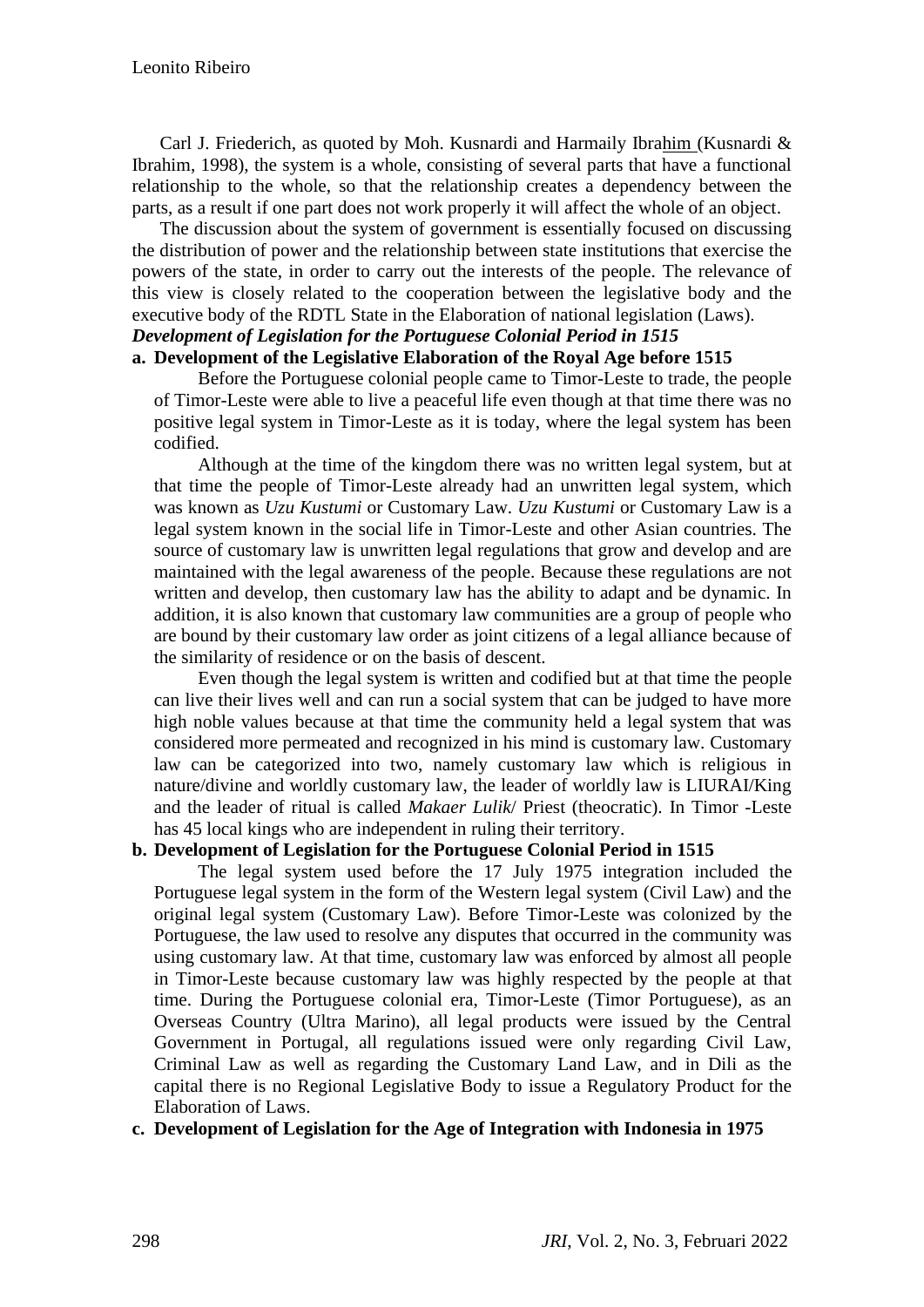In 1976 the Provisional Government of East Timor (Timor-Leste) was formed and the Regional Representative Council in East Timor was formed. At that time during the New Order era, the Regional Government was not free to form a legal product like the 1998 Reformation era in Indonesia, when all legal products were issued by the Regional Representative Council and local governments are controlled and oriented from the center, the regulations issued are offensive (maintaining security).

### **d. Progress of Legislation for the UNTAET Transition Period 2000-2002**

During the transition period of the United Nations in Timor Leste from 2000 to 2002, all legal products issued by UNTAET were administrative purification and security and other regulations were enforced by Indonesian rule of laws based on UNTAET Regulation number 1 of 1999, in part III it determines : "Section 3 Applicable law in East Timor " Until replaced by UNTAET regulations or subsequent legislation of democratically established institutions of East Timor, the laws applied in East Timor prior to 25 October 1999 shall apply in East Timor insofar as they do not conflict with the standards referred to in section 2, the fulfillment of the mandate given to UNTAET under United Nations Security Council resolution 1272 (1999), or the present or any other regulation and directive issued by the Transitional Administrator.

### **e. Development of Legislation Elaboration in the Era of Independence in 2002**

The history of legal development in Timor-Leste is also inseparable from the application of laws from the successor or colonial countries, and during the Integration Period until Timor-Leste becomes a state which was in a transitional period under the UN administrative government, UNTAET, still recognized all enforcement of laws of colonial heritage as in UNTAET Regulation Number 25/1999 explains that the laws that have been in force are still valid as long as they do not contradict with the constitution and standard principles of international law, as well as in the Timor Leste Constitution, article (165) states that "Laws that were in force in Timor Leste are still valid before the changes and does not contradict with the Constitution of Timor Leste and the basic principles that have been established"

Each country has its own laws, as well as Timor-Leste. However, considering that this country has just been independent, it is not possible to make its own laws in a very short time. To avoid a legal vacuum, based on the principle of concordance, legal rules that have been in force before, will continue to be used as long as they do not contradict with the RDTL Constitution and the principles contained in it.

# **GOOD LEGISLATION**

# **Criteria Of Good/Responsive Legislation.**

Good legislation in this section, according to the author, is a form of legislation of which contents meet the expectations of the people affected by these legislations because they guarantee legal certainty and justice.

"The basis notion of philosophical, sociological, and juridical as noted by Sovia Hasanah, is that it is always contained in the main idea in the consideration of a statutory regulation which essentially functions as a consideration and reason for its Elaboration, of which writings are placed sequentially from philosophical, sociological, and juridical. Philosophical elements are defined as considerations or reasons that illustrate that the regulations formed take into account the views of life, awareness, and legal ideals. To produce a good legislation are needed the consideratios of philosophical, sociological and juridical carefully.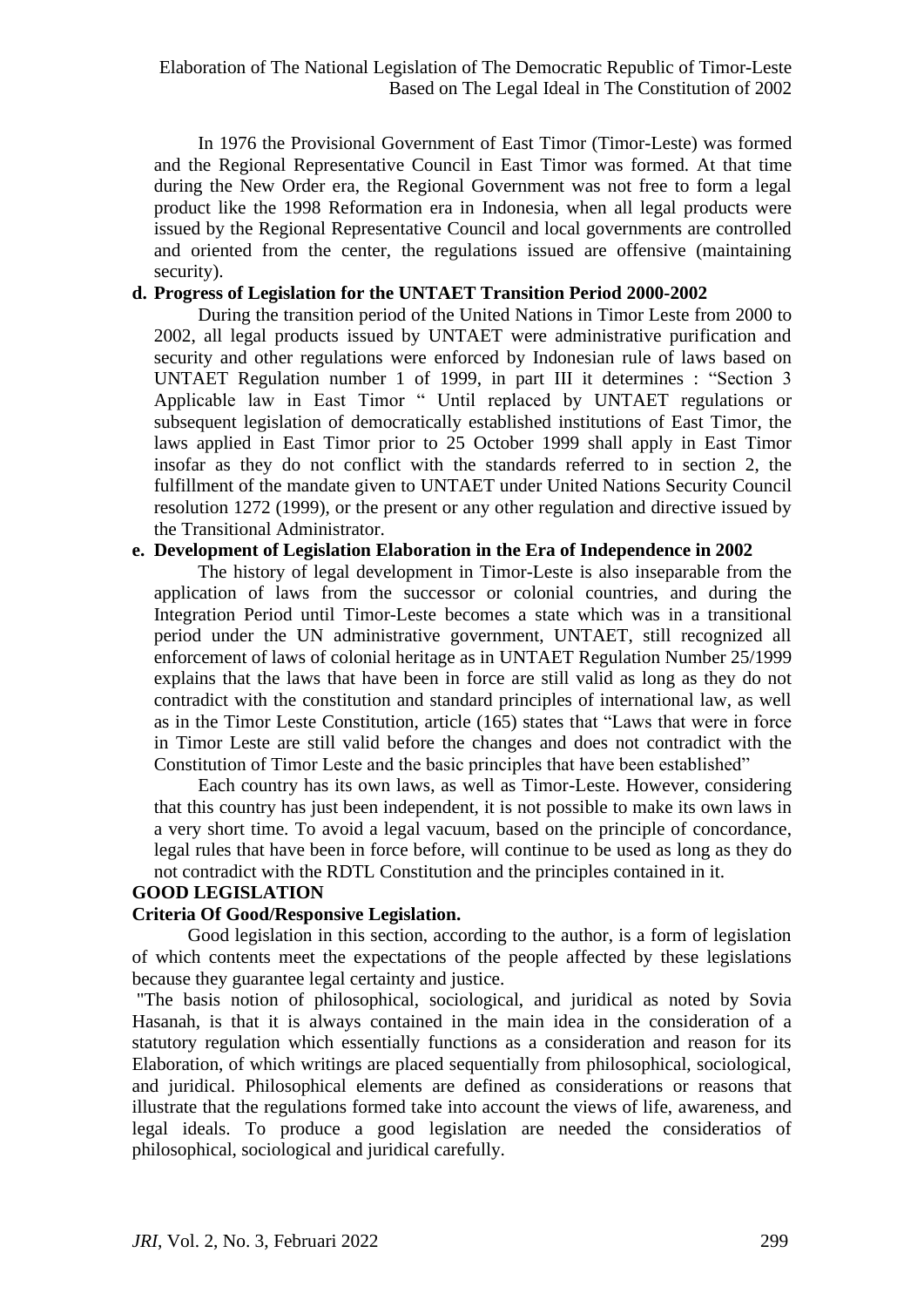In relation to the basis of philosophical, sociological and juridical, Budiyono noted: (Dkk, 2015)

- a) Philosophical basis, relating to the values of the nation's view of life, human rights, democracy, and justice.
- b) Sociological basis, a legislation relating to general beliefs, public legal awareness, values and laws that live in society.
- c) The juridical basis in the Elaboration of legislation is related to regulations that have a juridical basis and guarantee legal certainty.

# **Harmonization of Legislation.**

 Opinion of (Mahendra, 2010), said there are 6 (six) factors that cause disharmony in the legislation as follows:

- a. Elaboration is carried out by different institutions and often at different times;
- b. Officials who have authority to form rule of laws change either because they are limited by the term of office, transfer of duties or replacement;
- c. The regional approach to the Elaboration of legislation is stronger than the systems approach;
- d. Weak coordination in the process of Elaboration of legislation involving various agencies and legal disciplines;
- e. Public access to participate in the process of Elaboration of legislation is still limited;
- f. There are no good and definite methods, standard methods that bind all institutions authorized to establish legislation.

 Thus, it can be understood that the disharmony of legislation is basically due to the fact that it was created by different institutions without coordination, which was added by the presence of officials who establish the legislation one after another so that nothing was permanent.

# **Urgency of ROCCIPI Approach in Drafting Legislation.**

ROCCIPI, (Seidman et al., 2001) which is an acronym for the concepts: Rule, Opportunity, Ability, Communication, Interest, Process and Ideology (Behavior - value system) introduced for the first time by Robert Seidman. The ROCCIPI approach is a method used to identify problems, analyze benefits and analyze consequences.

ROCCIPI functions normatively to carry out proper identification of both Government Officials who are related to a statutory regulation (Implementing Agency/IA). …make empirical observations, in order to strengthen the argument as a conceptual and juridical justification. The function of the ROCCIPI method in this study is to identify problems from a statutory regulation that will be formed. The ROCCIPI approach academically has the following functions. to carry out conceptual-theoretical justifications, constitutional and juridical justifications and carry out sociological justifications to find out how far the community supports a draft legislation.

*Function, Purpose and Urgency of Academic Manuscripts.*

Academic manuscripts are the manuscripts of research results or legal studies and other research results on a certain problem that can be justified scientifically regarding the regulation of the problem in a Draft Law, Draft Provincial Regulation, or Draft Regency Regulation as a solution to the problem and the legal needs of the community.

The objectives of the preparation of an academic manuscript are: (Usfunan, 2017)

1. To examine problems related to a draft of legislation.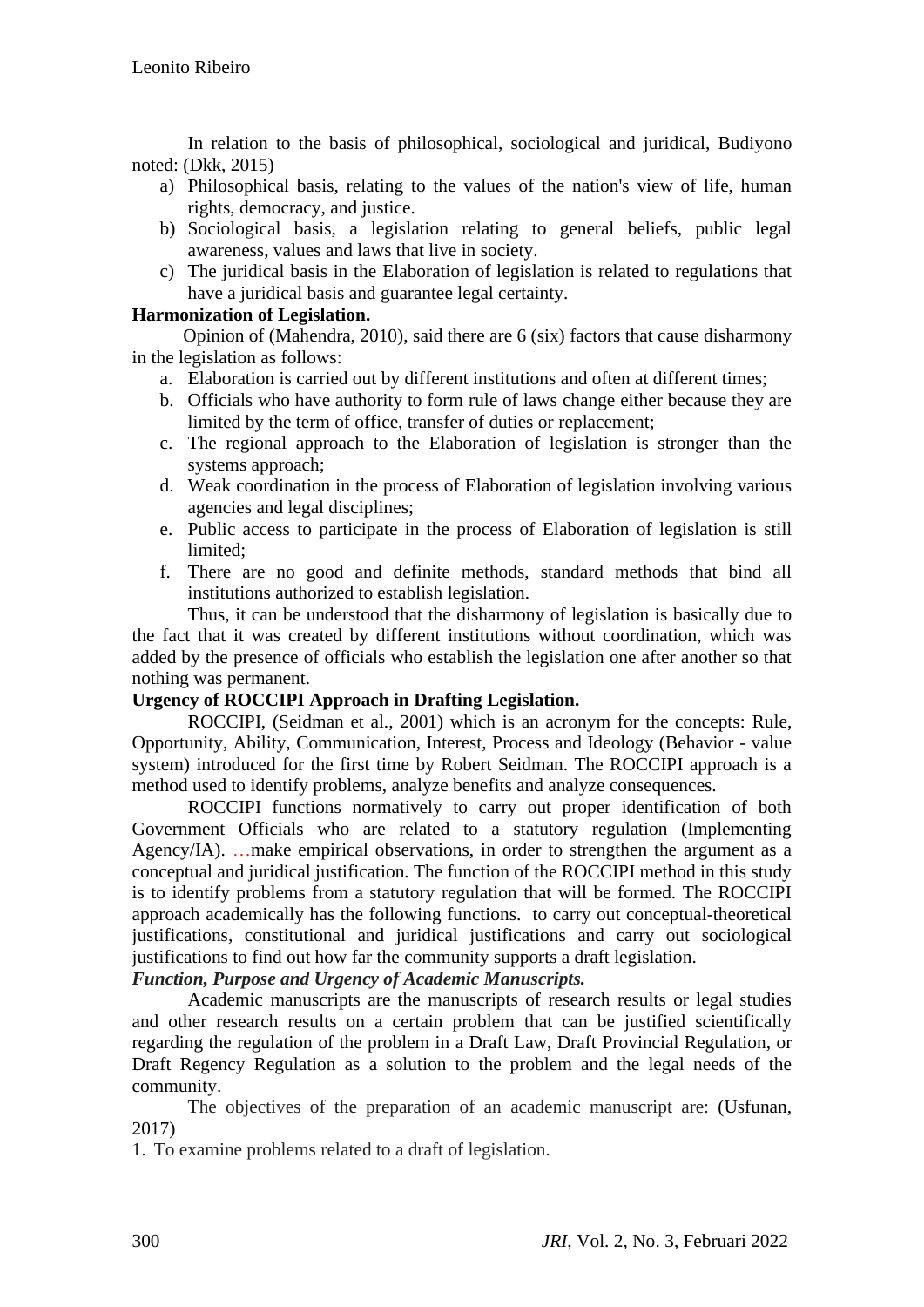- 2. Formulate matters to be researched normatively and or empirical legal research if necessary.
- 3. Formulate philosophical, sociological, juridical considerations or foundations related to the formation of a draft legislation.
- 4. Formulate the objectives, scope of regulation, scope, and direction of regulation in a draft legislation.
- 5. As a guideline that contains the reasons for the need for the preparation of draft legislation.

### **Conclusion**

The essence of the Elaboration of national legislation, the elements of the Uma Lulik Philosophy concept need a study deeply so that this concept can be used as a basis for the implementation of development in all aspects of development in the Democratic Republic of Timor-Leste, because it contains the philosophy of the nation and in developing the legal system of the Democratic Republic of Timor-Leste, the Uma Lulik philosophy can be used as a basic norm (groundnorm) as well as a legal ideal because, it can be used as a basis, source and guideline or the Uma Lulik philosophy as a source of all sources of law, must be spelled out in the law regulations of the Democratic Republic of Timor-Leste.

The Elaboration of National Legislation determines the direction and forms of the law that is aspired to "ius constituendum" and positive law as the law currently in force in a country "ius constitutum". Enforcement of democratic principles in a transitional country such as the Democratic Republic of Timor-Leste,

Good rule of laws are rule of laws that fulfill the expectations of the people affected by these law regulations because they guarantee legal certainty and justice. In order to produce good national legislation products, planning and preparation of rule of laws must be carried out carefully by using the ROCCIPI approach in drafting legislation.